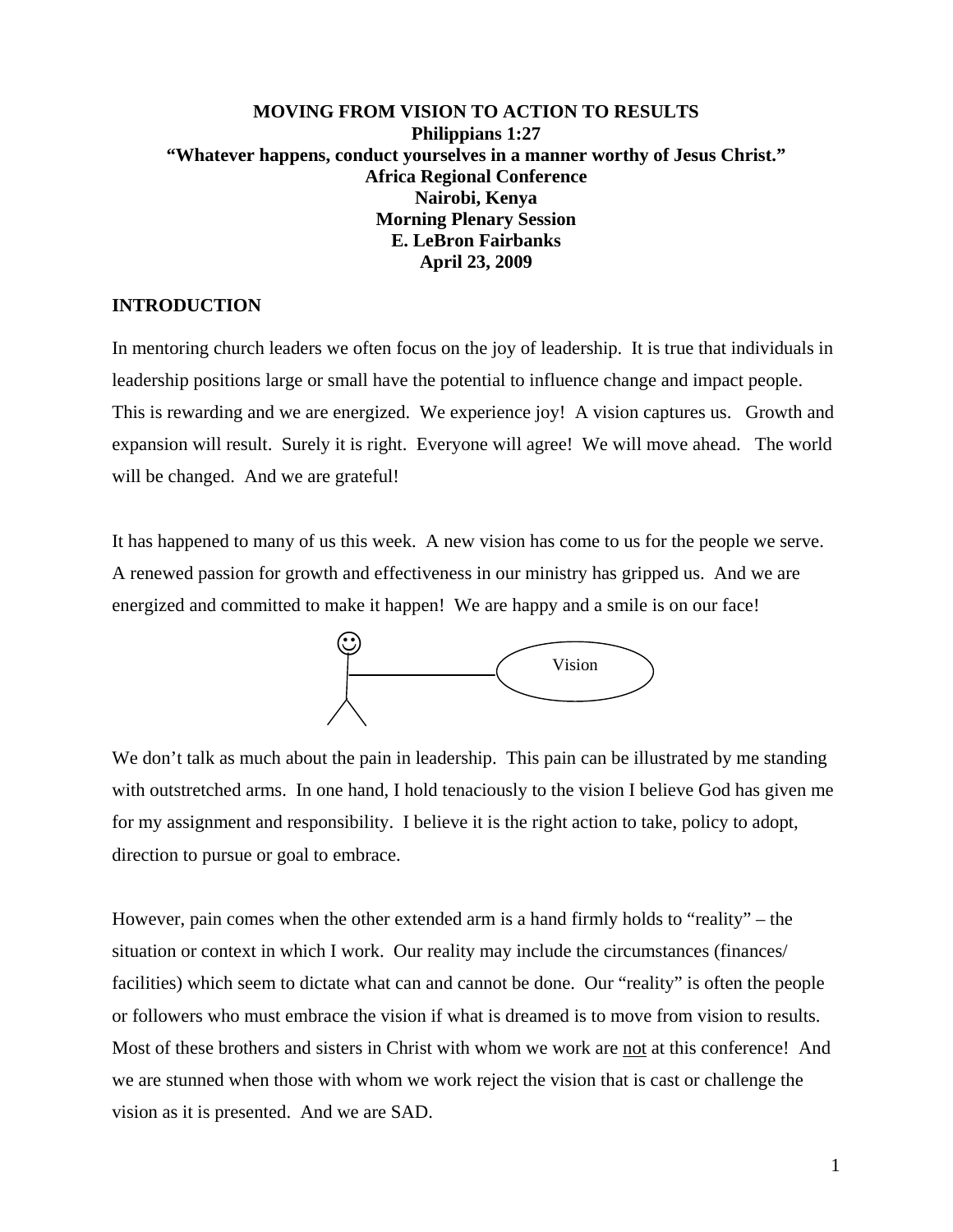The tension in holding on to our vision of the future and to the reality of the present situation often produces pain.



If we relax one arm and let go of the vision, we drift along with no direction.



If we hold to the vision and let go of the people we are known as leaders without followers...and nothing happens



It is in holding, intentionally, to both vision and reality that the possibility exists for leaders to move from vision to action to results. And with this intentionality comes both joy and pain for the leader.

Why? Sooner rather than later, Christian leaders are jolted when we experience this reality:

- good and godly people often differ on how to reach mutually desired goals; and sometimes,
- these good and godly people sometimes COLLIDE ... and a faith community is divided, the kingdom of God suffers and Satan laughs.
- When this happens, the pain in leadership is even more intense.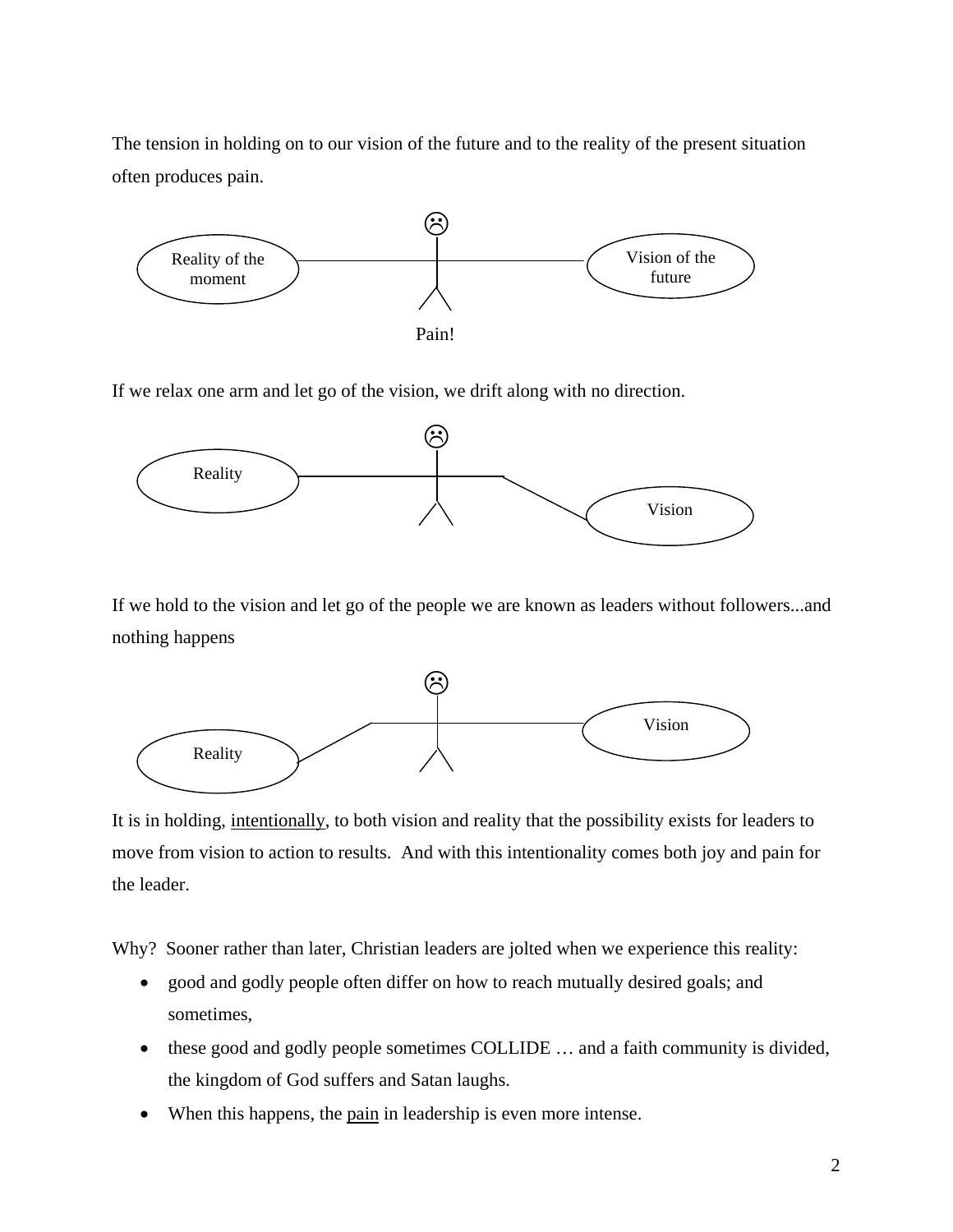I have come to see that these collisions occur, not necessarily because of good or bad ideas, noble or sinful goals, or right or wrong solutions. Rather, good and godly people most often collide over VISION and VALUES in the faith community. And we are caught in the middle of a divided group of Christians over where we should be going (vision) and how we are going to get there (values).

And in the midst of these painful situations we ask ourselves, as leaders, these probing questions:

- Is it possible, in these situations, to live and work together as Christians so that our relationships are redemptive and a witness to unbelievers of the reconciling work of God in Christ?
- If "in Christ, all things are made new," then how does our relationship with Christ inform and guide us in the way we lead in these painful encounters?
- In the midst of these conflicting situations and seemingly irreconcilable expectations placed on us, what does it mean, really mean, to lead a divided faith community with the mind of Christ?
- How does our testimony of holiness of heart and life reflect itself in the way we lead, especially in conflict situations?

These questions frame my remarks to you about leading others and moving a faith community from vision to action to results. I have pursued these questions since 1978 when I moved to a cross-cultural teaching assignment at the European Nazarene College near Schaffhausen, Switzerland. Later, I probed these questions during my tenure in Manila at the Asia Pacific Nazarene Theological Seminary and for eighteen years at Mount Vernon Nazarene University. I now reflect on these questions in my role as education commissioner as I work with the 57 colleges, universities and seminaries of the Church of the Nazarene in 40 countries worldwide.

It has been through answering with these questions that I began to cultivate the spirit of holiness needed to guide a faith community, particularly in challenging times. I have grown in my understanding of what it means to live and lead with the mind of Christ. And with this passion, I continue to learn about the movement from a vision of the leader to action and results by the entire faith community, particularly in times of conflict and collision.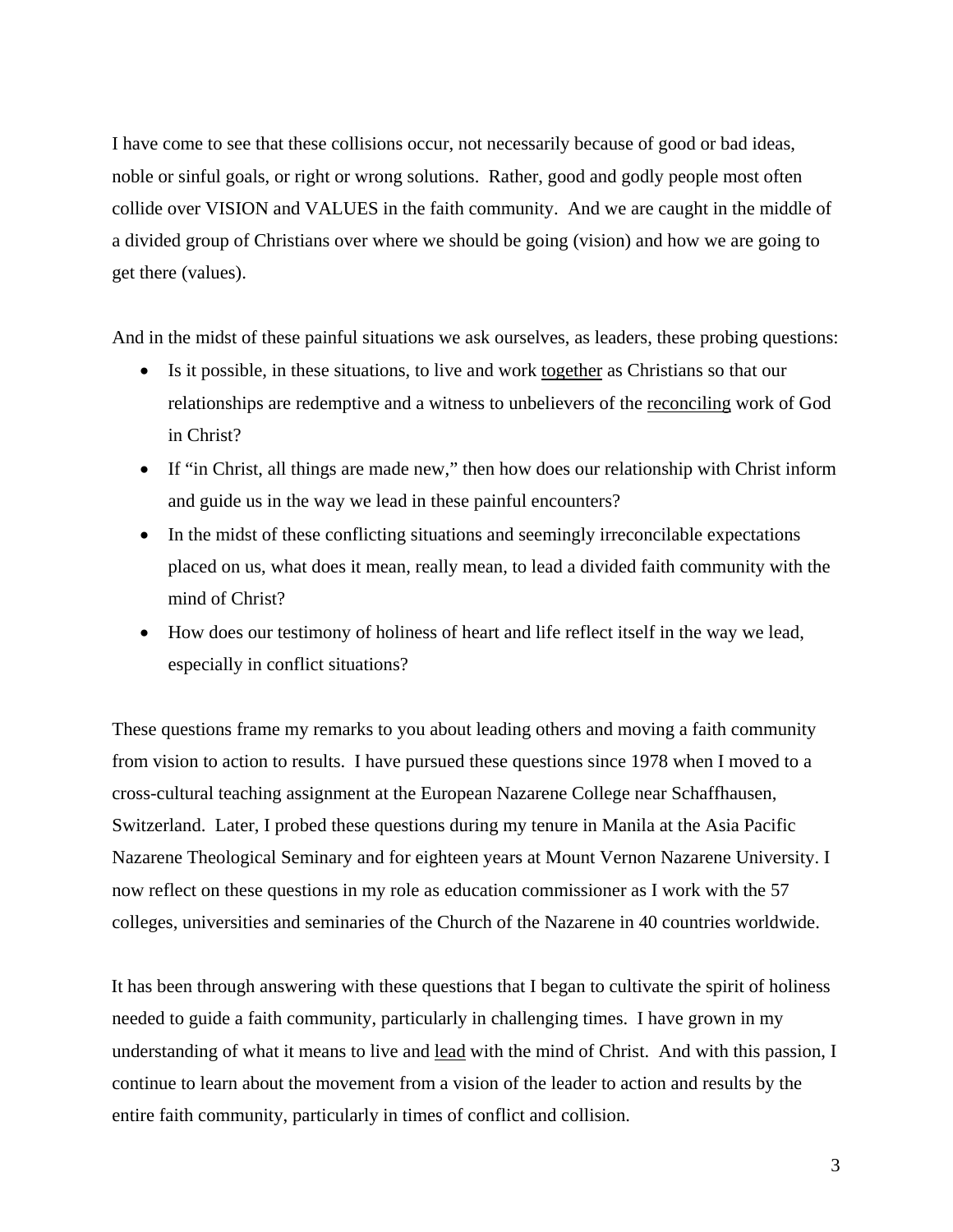In light of the realities we face, I want to share with you six "anchors" to hold us steady as faithful Christian servant leaders. Anchors to provide balance for us as we grasp firmly to our vision of the future and, at the same time, seek to move the church, district, field or region to action and desired results.

| Anchor $#1$ :     | <b>SPEAK GRACEFULLY</b>                       |
|-------------------|-----------------------------------------------|
| <b>Issue:</b>     | "Watch the words we speak."                   |
| <b>Principle:</b> | Words we speak can bless or "destroy" people. |

"What comes out of my mouth reflects what is in my heart," so Jesus states in the Gospels.

As leaders through the words we use, we either:

- Encourage or discourage those with whom we work.
- Lift them up or put them down.
- Speak positively or negatively about them.
- Reflect cultural sensitivity or cultural "blindness" to them.
- Focus on "them" or focus on self.

I often ask myself: how do others feel when they leave my presence?

- Stronger or weaker?
- Larger or smaller about themselves?
- Confident or "scared"?
- Understood or misunderstood?
- Affirmed or manipulated?
- Blessed or "destroyed"?

"The praise to criticism ratio with others with whom we work should be at about 80-90% praise or positive statements to 10-20% criticism or negative statements." Good advice from Sven Walroos, Scandinavian clinical psychologist.

According to Ephesians 4:25, God uses the words we speak to others within the Body of Christ to extend His grace through us to them! What a powerful and probing thought!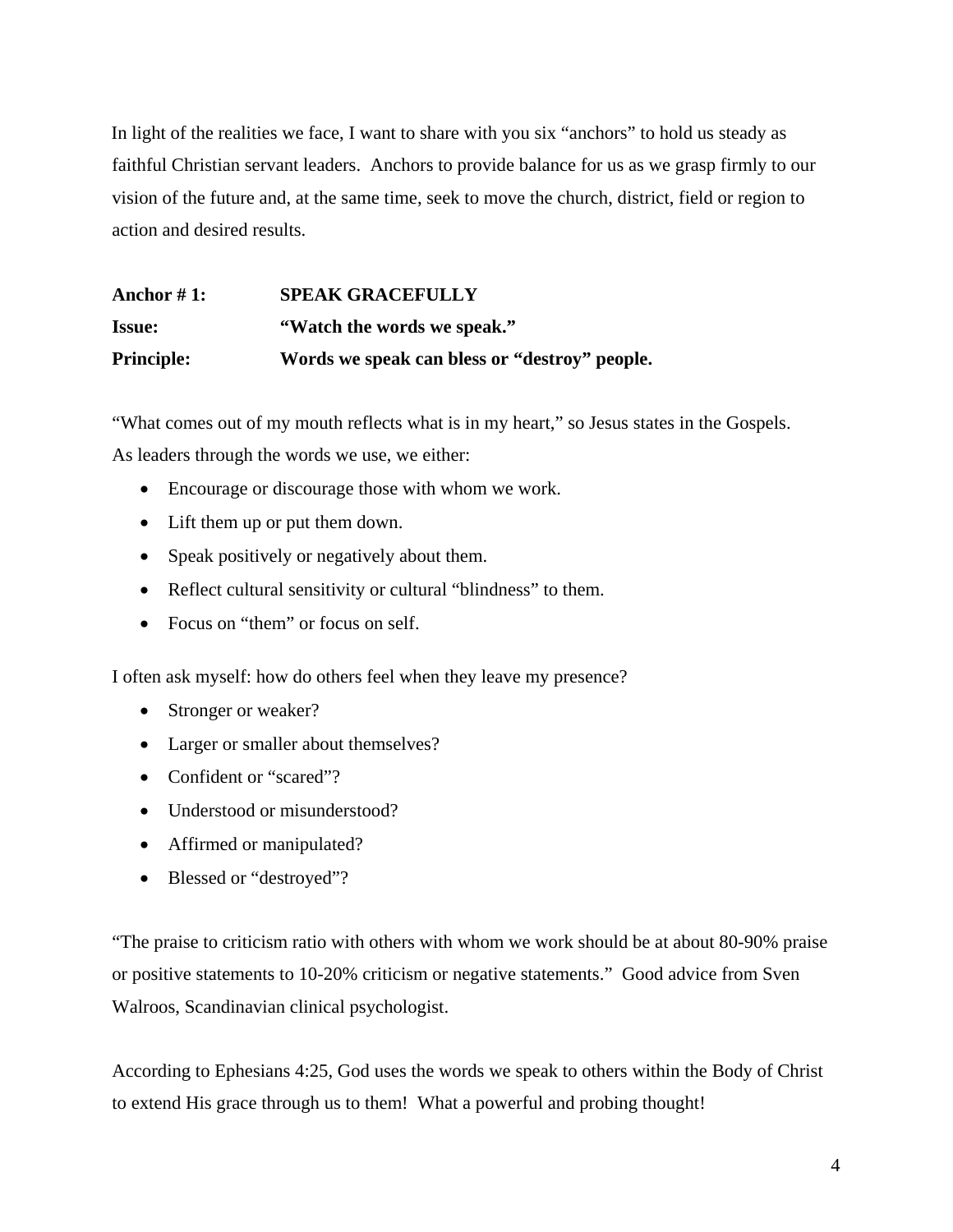Remember, the words we speak to those with whom we work especially those who differ and even collide with us, can bless them or destroy them. Choose to bless them!

| <b>Principle:</b> | "Don't whine -- be grateful."          |
|-------------------|----------------------------------------|
| <b>Issue:</b>     | Comparison is the root of inferiority. |
| Anchor $#2$ :     | <b>LIVE GRATEFULLY</b>                 |
| Anchor #1:        | <b>SPEAK GRACEFULLY</b>                |

Comparison is so pervasive in our society – in the workforce, the family, the local church or region, in our communities and particularly within ourselves. We can feel good about ourselves – our gifts, talents and abilities – until we compare ourselves with the gifts, talents and abilities of other people. We can believe our co-workers are adequate for the jobs we give to them until we compare their work – creativity, innovation, energy, collegiality – with others.

Comparison can eat us alive … And rob us of joy, relationships, confidence and peace, and in the process, sap our energy and drain us of enthusiasm. Comparison can transform us from being a delightful district leader or local church pastor into a preoccupied, dejected, negative and disgruntled individual that other people only endure. What is the antidote to comparison? Three profound biblical qualities:

- Gratitude!
- Thankfulness!
- Appreciation!

We can choose to accept the people and provisions God in His wisdom has given to us. We can choose to work to bring out the best in others through seeing the best in them. In every situation, we can choose to be grateful, believing that God is in the midst of all that we are doing (I. Thessalonians 5:18). Gratitude is the "life-giving" antidote to the negative impact of comparison. Remember: Don't cry over what you don't have; be grateful – in all things – for what God has provided. Cultivate an attitude of gratitude.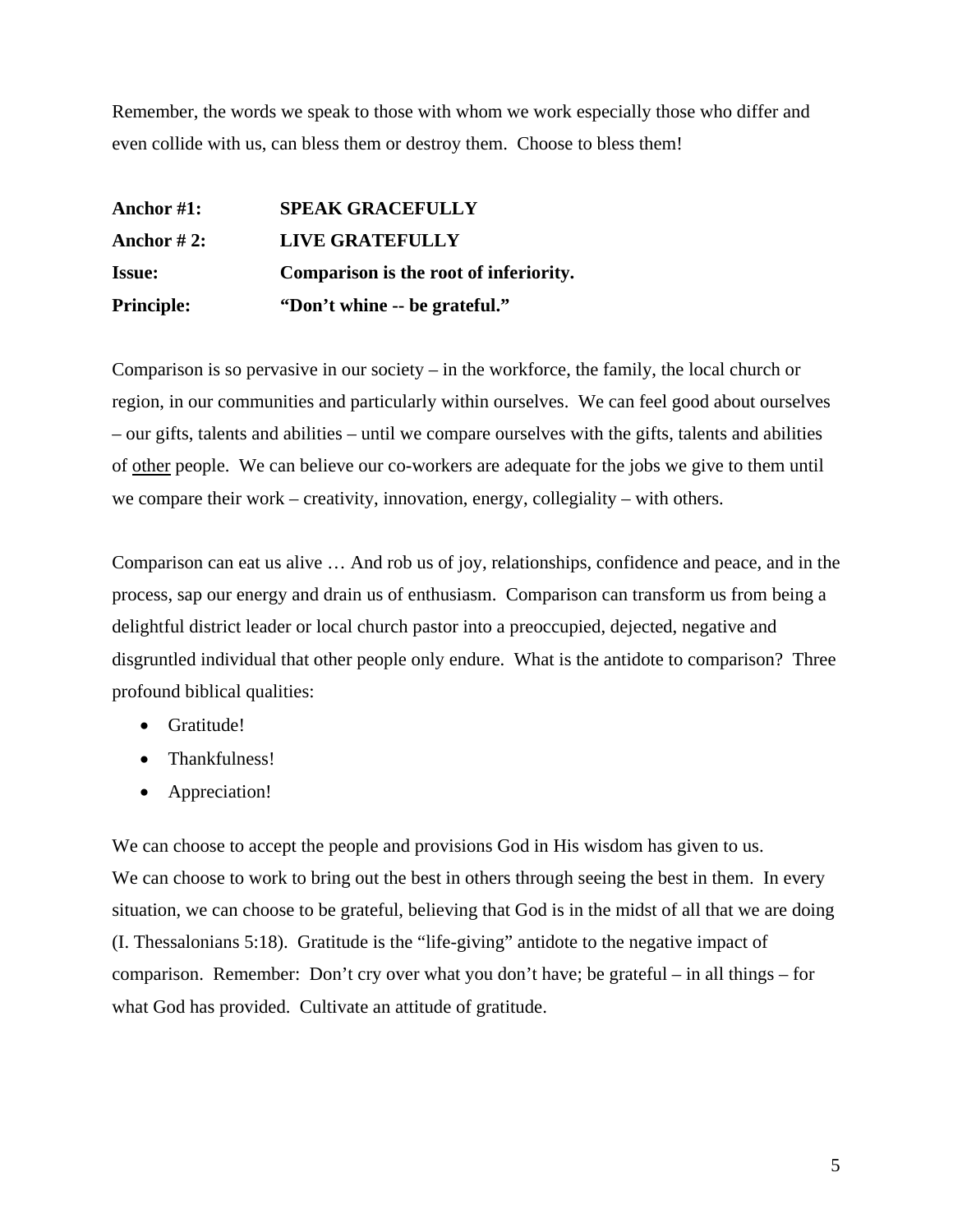| Anchors #1 $\& 2$ : | <b>SPEAK GRACEFULLY</b>                                          |
|---------------------|------------------------------------------------------------------|
|                     | <b>LIVE GRATEFULLY</b>                                           |
| Anchor #3:          | <b>LISTEN INTENTLY</b>                                           |
| <b>Issue:</b>       | "Seek first to understand."                                      |
| <b>Principle:</b>   | Understanding, not agreement, is the key to conflict management. |

Believe that "good and godly" people can have honest and intense differences. I can tell you, after 30 years in higher education administration that good and godly people sometimes collide over vision and values. And you have similar testimonies!

This is why I have come to see that theological vision (what I believe about people / what I "see" in them) precedes organizational vision. (What I want for the church, district, field or region.) "God give me your eyes to really 'see' the people with whom I work."

In conflict situations with good and godly people, I have learned to ask two growth producing questions:

- "What can I learn?
- How can I change?"

Likewise, I have learned at least two growth inhibiting questions:

- "Why me?
- $\bullet$  What if…?"

As a leader I may be a good administrator. However, I must be a great listener. I can listen for understanding. And listen for what is said. Also, I need to listen for what is not said. Listening to the people with whom I work values them. They deserve to be heard. They may have the spiritual gifts needed to move the vision to action. Remember, understanding not agreement, is the key to conflict management.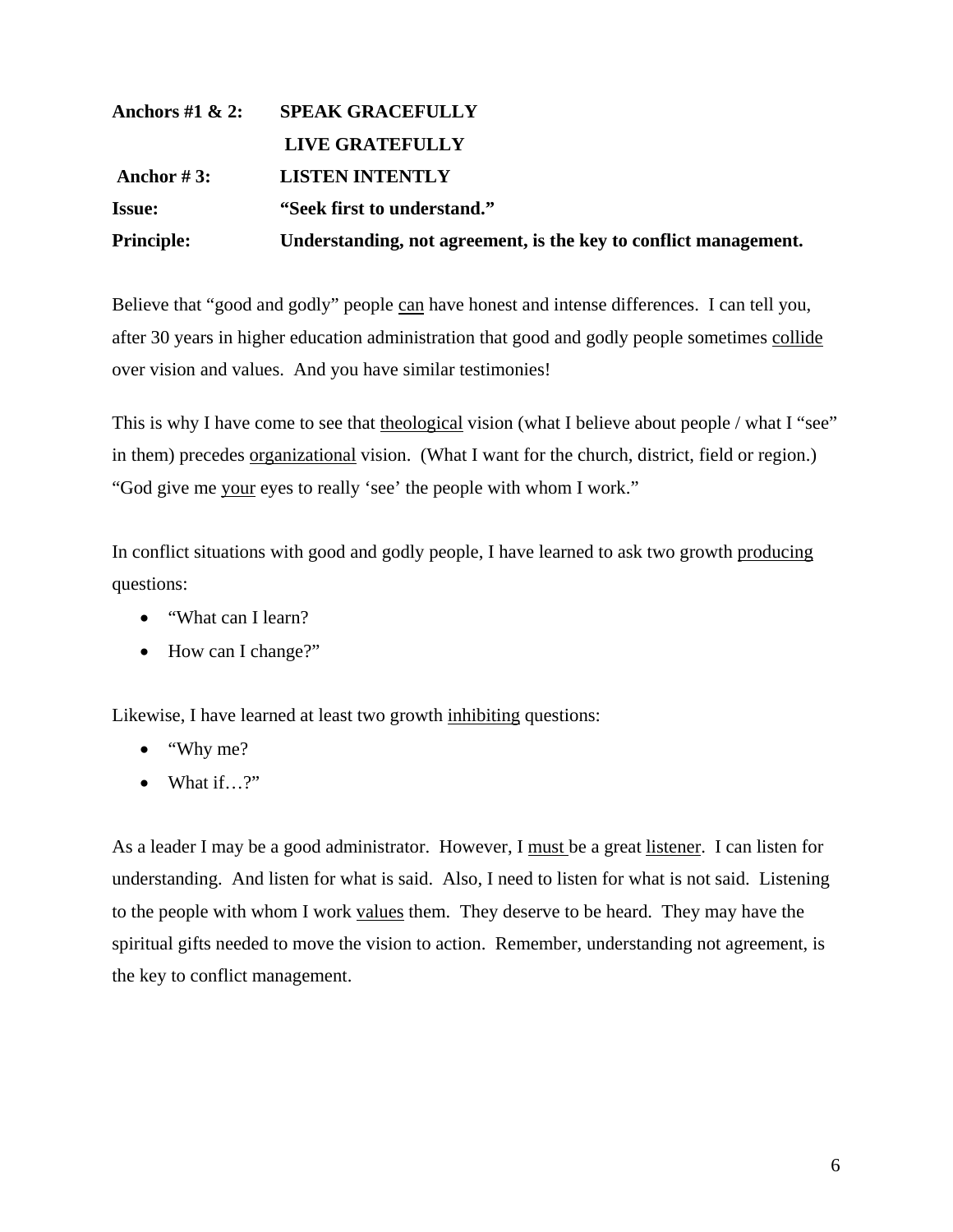# **Anchors #1, 2, 3: SPEAK GRACEFLIVE LIVE GRATEFULLY LISTEN INTENTLY Anchor # 4: FORGIVE FREELY Issue: "Be proactive in extending forgiveness." Principle: A spirit of forgiveness transforms and empowers leaders.**

One of my profound life lessons is this: forgiveness has little to do with the external environment around me, and everything to do with my "internal" condition! Extending forgiveness does not wait for the "other" to request forgiveness. Remember the example of Jesus on the cross: "Father, forgive them, they know not what they do."

Was Jesus naïve? Did he really believe that those who were killing him did not know what they were doing? No! Did Jesus believe that by extending forgiveness, those who were slandering him and hurting him would cease their activity? No!

Jesus was not going to permit what others said against him or the evil they did against him to create a bitterness or resentment within him and thereby create a rupture on the relationship with God His Father. It simply was not worth it! "Father, forgive them, they know not what they do!"

Extending forgiveness frees me from bondage to the other person. Too often, we permit persons who have offended us to control us. "Great leaders," we are told, "are shaped in the most challenging and difficult times." Remember, a spirit of forgiveness transforms and empowers leaders."

## **Remember the first four Anchors : SPEAK GRACEFULLY LIVE GRATEFULLY LISTEN INTENTLY FORGIVE FREELY**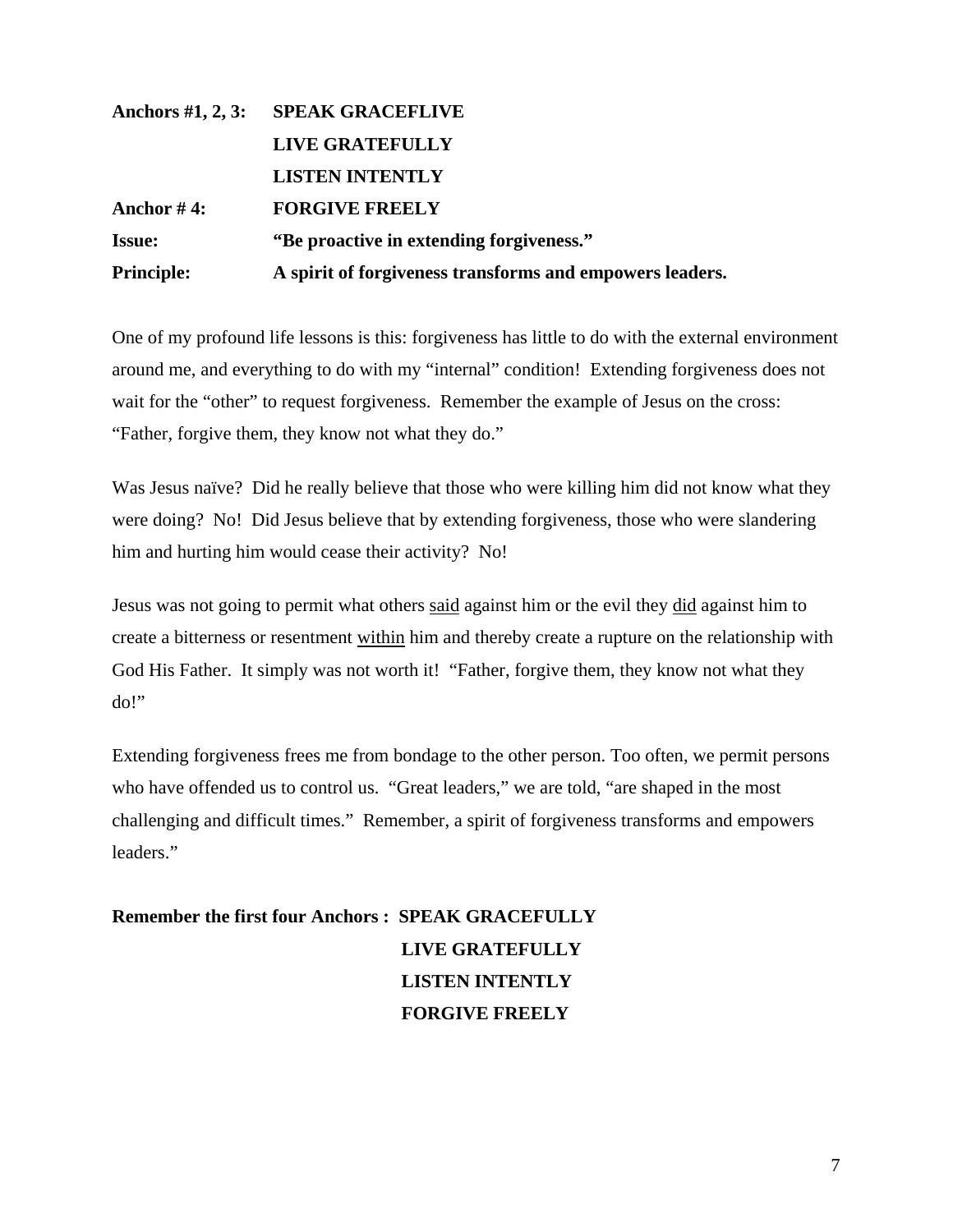### **Anchor # 5: LEAD DECISIVELY Issue: "Christian leaders combine deep humility with fierce resolve" Principle: Our holiness testimony is reflected in and through the way we make and implement decisions.**

It is in the tension within a faith community between our preferred future and the present reality that our decision making as leaders most often takes place. It is in this context that we live, work and lead. If holiness of heart does not reflect itself in these situations where good and godly people differ over vision and values, then our holiness testimony is only a doctrine and not a Life within us!

The Spirit of God within us and among us empowers us to take the "next steps" necessary to make decisions and to achieve the preferred results desired by the Body of Christ.

By now, you have heard me speak of the critical importance of RESPECT for our brothers and sisters with whom we labor as we pursue the biblical mandate to "Go…and make disciples…" You have heard me discuss "respect" for our co-workers through:

- The words we speak,
- The life of gratitude expressed for them,
- Listening intently to them and valuing their perspective, and
- Forgiving them freely even as we desire for them to forgive us when our actions are un-Christlike.

Respecting our brothers and sisters in Christ, especially those with whom we differ—even collide with us—is at the heart of what it means to lead with the Mind of Christ.

It is in these times of conflict over vision and values that decisions will need to be made—even when continuing differences exist. And, in these times, we will lead—lead decisively—but from our knees and often with a weeping heart!

Again, at some point in our leadership responsibilities, decisions have to be made. Decisions made after prolonged individual and collective prayer. Decisions made with fierce resolve and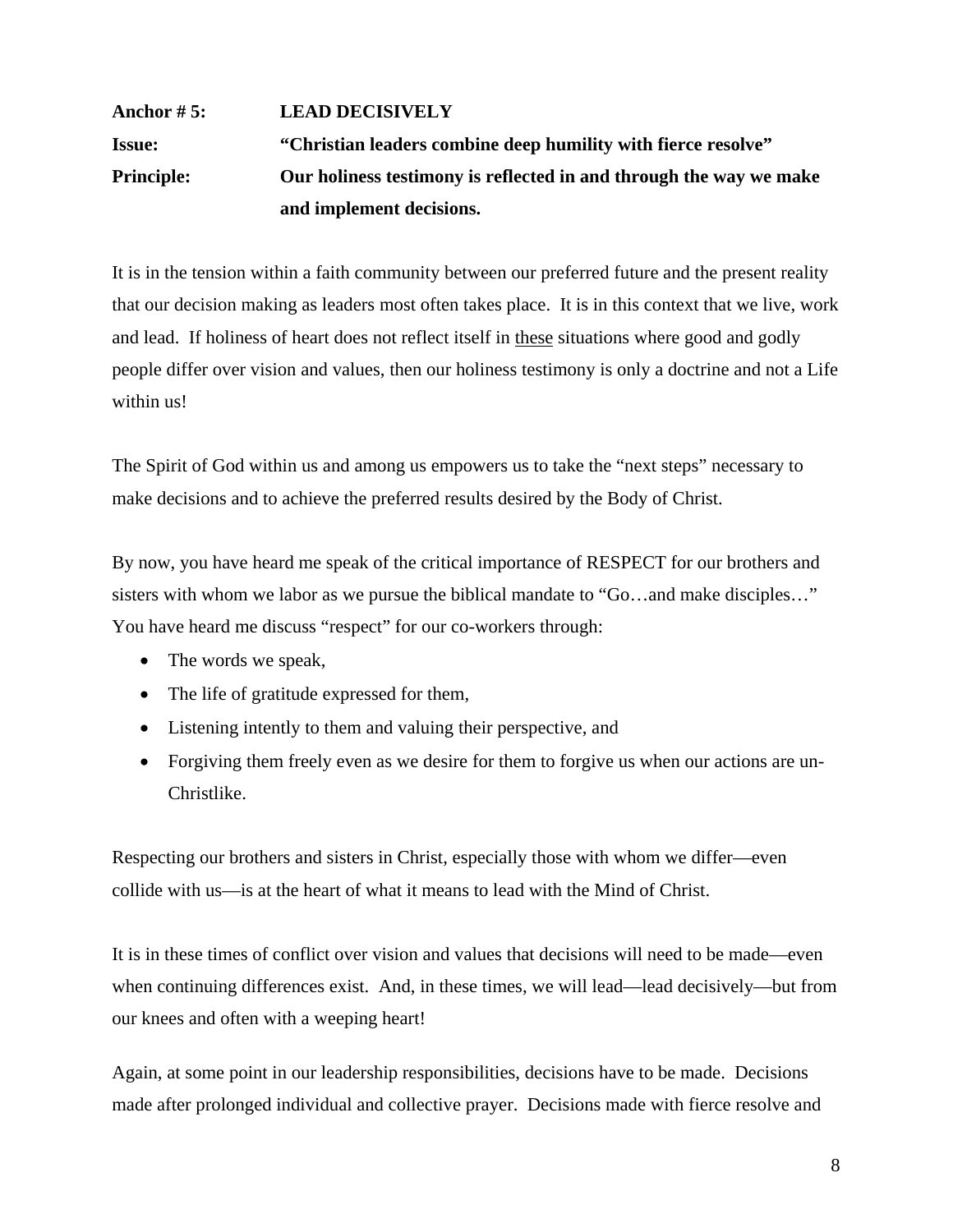deep humility.

Pastors are the catalyst for evangelism and discipleship, change and action in the local congregation. If leaders are to move from the preferred vision to achieved results, careful attention must be given to the pastoral leadership roles of:

 Dreaming and planning Organizing and administering Motivating and encouraging

Evaluating and reviewing

Let's focus for a few moments only on the critical leadership function of dreaming and planning.

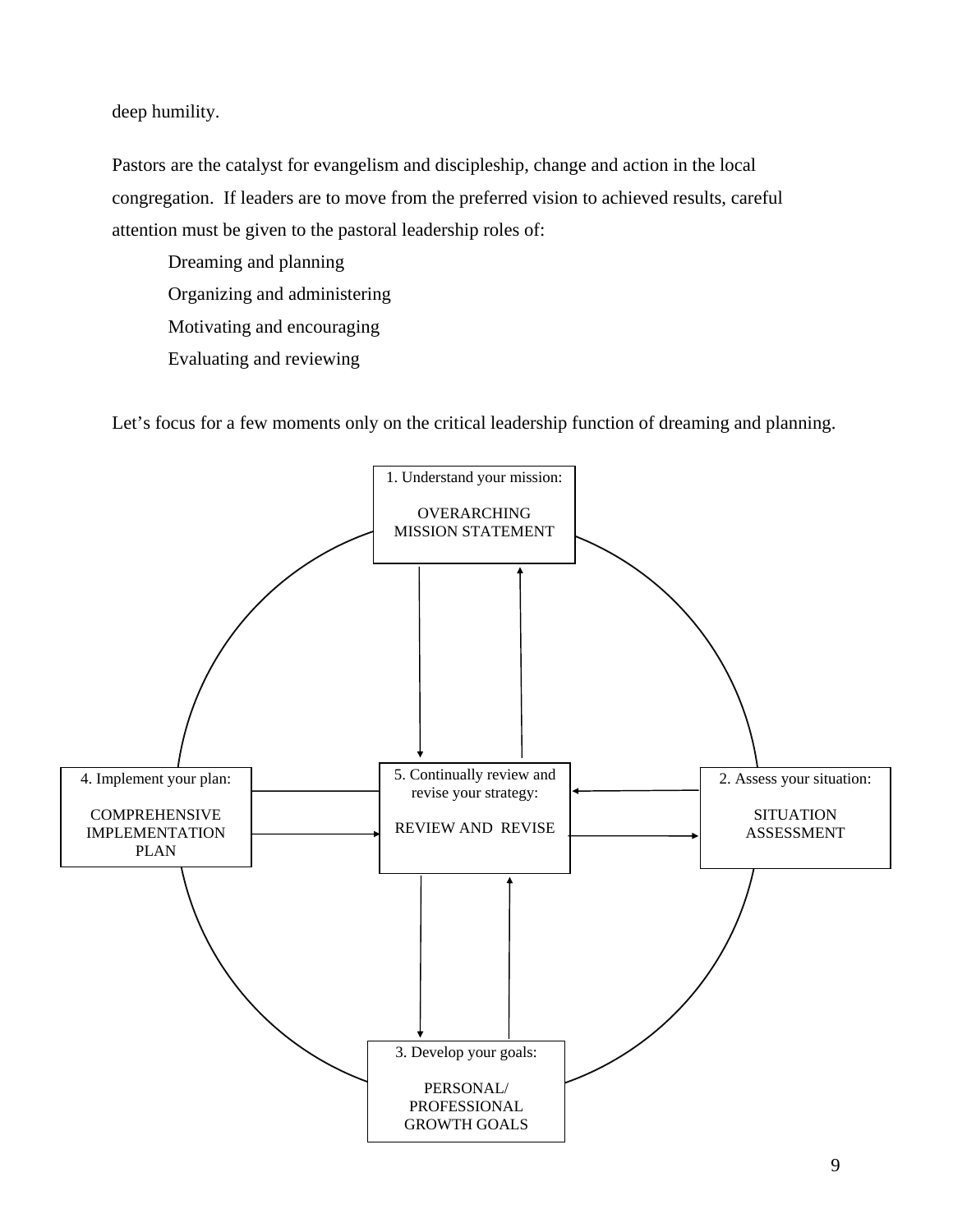Christian leaders, by God's grace, plan for things to happen. These leaders

- 1. …are deciders rather than drifters.
- 2. …know where they are going, and how they are going to get there.
- 3. …are results-oriented and not just activity-oriented.
- 4. …are among the 3% who write down their growth goals.
- 5. …pursue goal setting in the context of a broader planning strategy.
- 6. …develop a mission statement.
- 7. …dream great dreams.
- 8. …understand leadership is the transference of vision.
- 9. …are constantly involved in an ongoing analysis of their constituents.
- 10. …establish growth goals.
- 11. …are mission driven.
- 12. …work hard at detailing programs and plans.
- 13. …continually reviews and revises the planning strategy for growth.
- 14. …expect great things from God and attempt great things for God.

These "movers from vision to results" establish mission and vision-driven growth goals and find ways to transfer these dreams to their people. They understand that the acid test of leadership is the transference of vision. For them, personal and professional growth goals are prayerfully considered and thoughtfully written out.

Prayer saturated goals and plans, written out and communicated often with passion, challenge the very best in results-oriented Christian leaders. They open up the doors to success in our "impossible" ministry assignment and mission calling. "A goal is a dream with a deadline!"

Remember, "Leading for change is not the same as the exercise of power" (George McGreagor Burns, LEADERSHIP 9-28). If I can put a loaded gun to your head, I can get you to do things you might not otherwise do. But I've not practiced leadership, I have exercised power. True leadership only exists if people follow when they have the freedom not to.

Especially in times of conflict over vision, leaders must lead. Decisions will need to be made – even when continuing differences exist! And, in these times, we will lead – lead decisively – but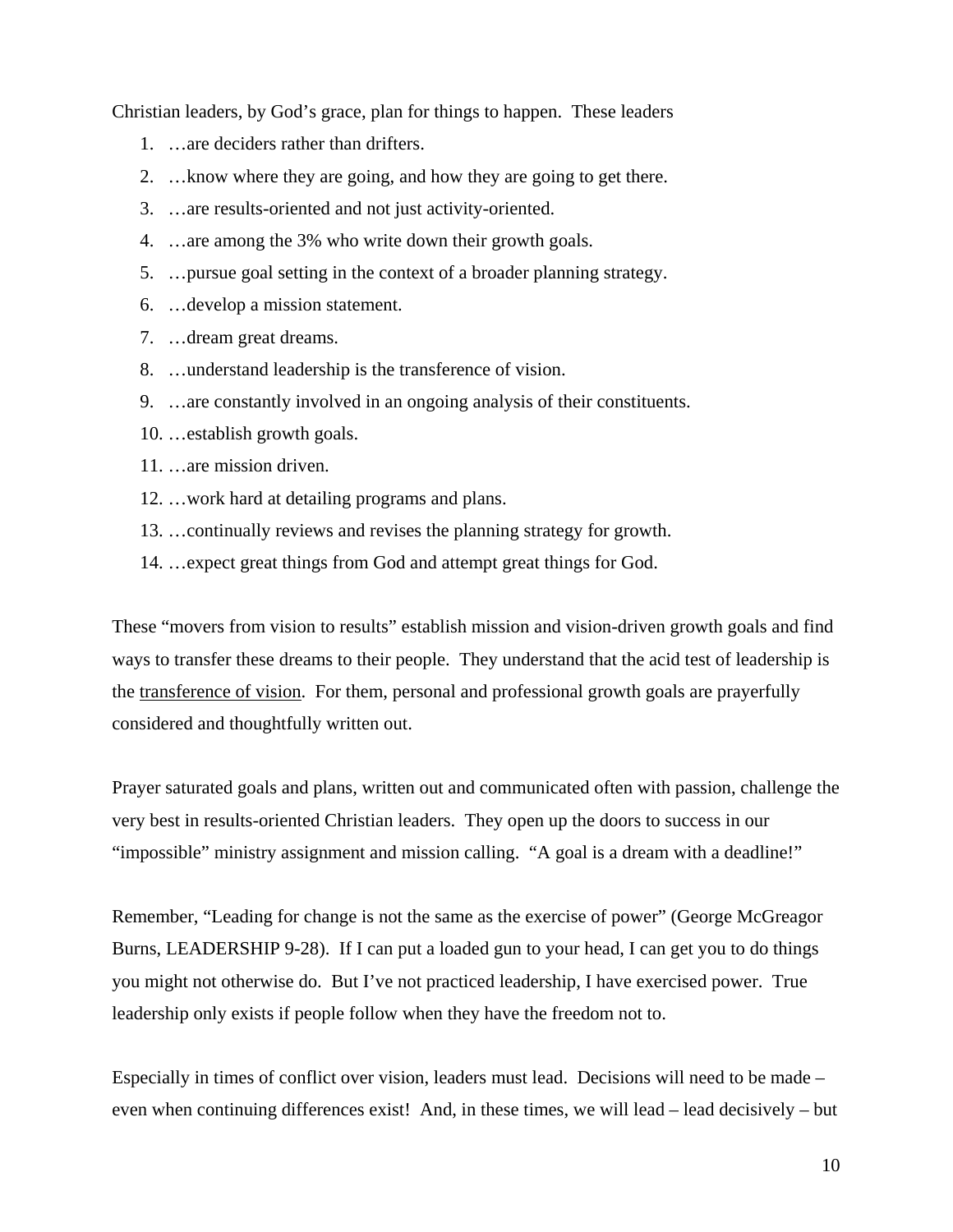from our knees and with a humble heart! We must avoid paralysis – waiting until everyone agrees with us – when decisions need and must be made. We seldom "enjoy" the luxury of having all the information we need, before making necessary decisions. Sometimes, perhaps often, we must move ahead without everyone within the community agreeing with the vision or direction to be taken.

How do we move ahead, decisively, in these painful situations while, at the same time, show Christian respect to those who differ with us? We move ahead -- decisively – through

- Prayer, with them, for them and for "me" as leader;
- Collaboration, involving them when and where we can in the process;
- And with gratitude, thanking God, and "them" for their gifts, talents, abilities and testimony of faith in Jesus as Lord.

In this spirit of humility and brokenness, we move ahead:

- Confidently believing that God is working in the midst of this difficult situation, and
- Decisively, not with paralysis or uncertainty, but with the conviction that God has spoken his word of vision and direction. A conviction that He will continue to lead His people to action even though the circumstances or attitudes may not give evidence of His work at the present time.

This is leading with the mind of Christ – leading decisively in the midst of complex and difficult situations.

To lead decisively with Christian humility demands that we continue to nurture and develop:

- Listening and communicating skills,
- Timing and processing skills,
- Affirming and encouraging skills,
- Asking and Inquiring skills and
- "Gift" discernment and delegation skills.

The more I know about Christian leadership, the more I realize there is to know. I am a committed lifelong learner and student of what it means to lead decisively with the mind of Christ.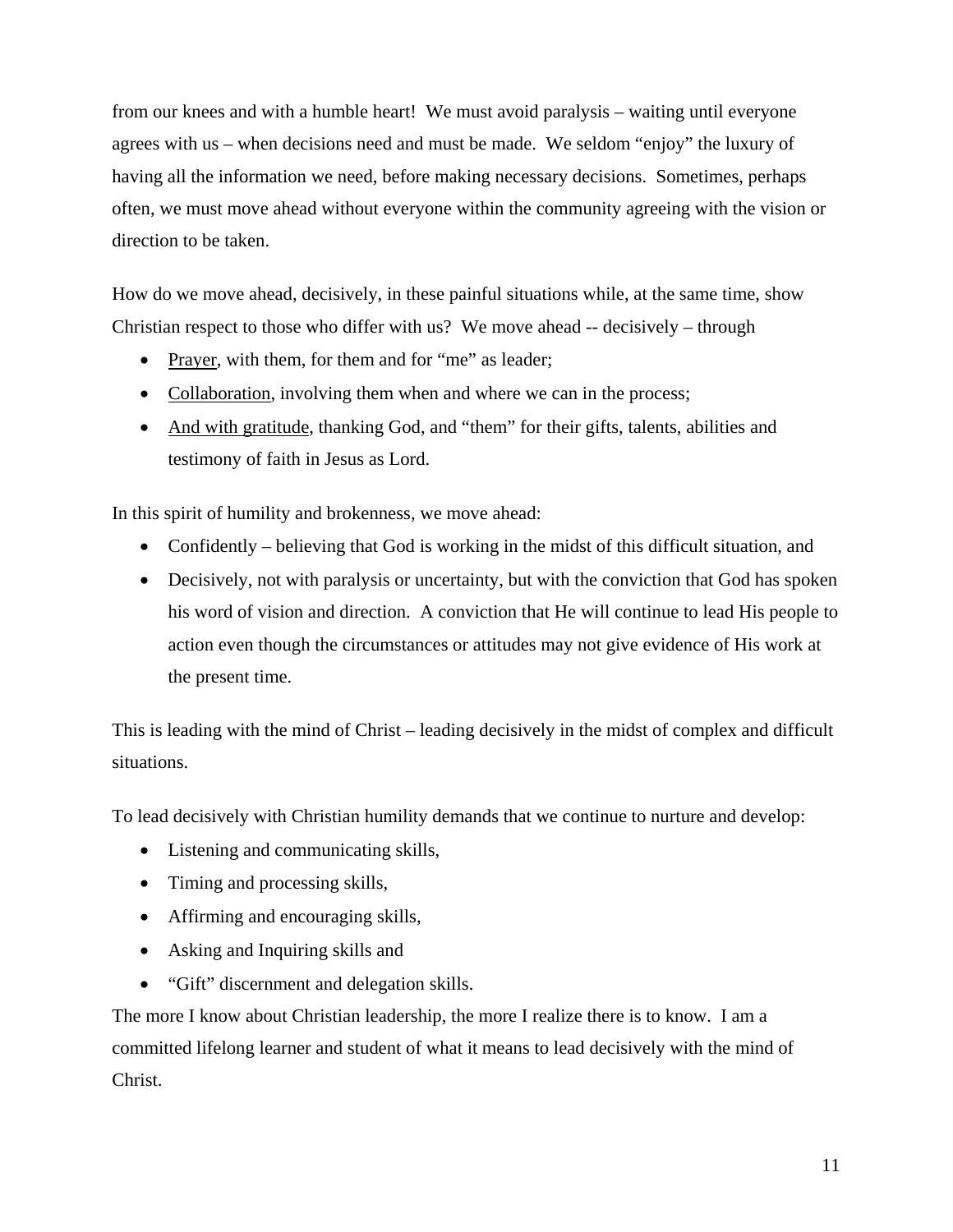Remember, the BIG question for Christian leaders: "How can my ministry of Christian leadership enable others to fulfill their ministry to each other and their mission in the world?" Let's review the five anchors discussed thus far to hold us steady as we lead from vision to action to results. They are:

 SPEAK GRACEFULLY LIVE GRATEFULLY LISTEN INTENTLY FORGIVE FREELY, AND LEAD DECISIVELY

| The final anchor is this: | <b>LOVE DEEPLY</b>                                                |
|---------------------------|-------------------------------------------------------------------|
| <b>Issue:</b>             | "Value people, not power." (or position)                          |
| <b>Principle:</b>         | The evidence of leadership is seen in the lives of the followers. |

As leaders, you and I must keep remembering the many things we have in common with our colleagues and values we have in common. Focus on the things that unite us, not divide us.

I often asked myself these questions when I served at Mount Vernon Nazarene University: Are university employees stronger in their faith, more confident in themselves and more fulfilled in their work as a result of working at the school? Do I express appropriate appreciation, thanks and gratitude to MVNU faculty, staff and students? An appropriate contextual question may be this: Are the missionaries, district leaders, and pastors with whom I work growing in the Christian faith as a result of my working with them?

This is my bottom line: I tried to enlarge the vision of my people about the work they were doing. I want them to see the big picture. I wanted to assist them in discovering how they, in their particular assignments, fit into the grand scheme and purpose of the institution or region. I wanted faculty, staff and students to feel valued in their work at the university. I truly sought to value people and progress, not power and position. I wanted to be an encourager of " Joshuas," the people with whom I worked and lived.

One book on encouraging those with whom we work tells us how to encourage the hearts of our co-workers: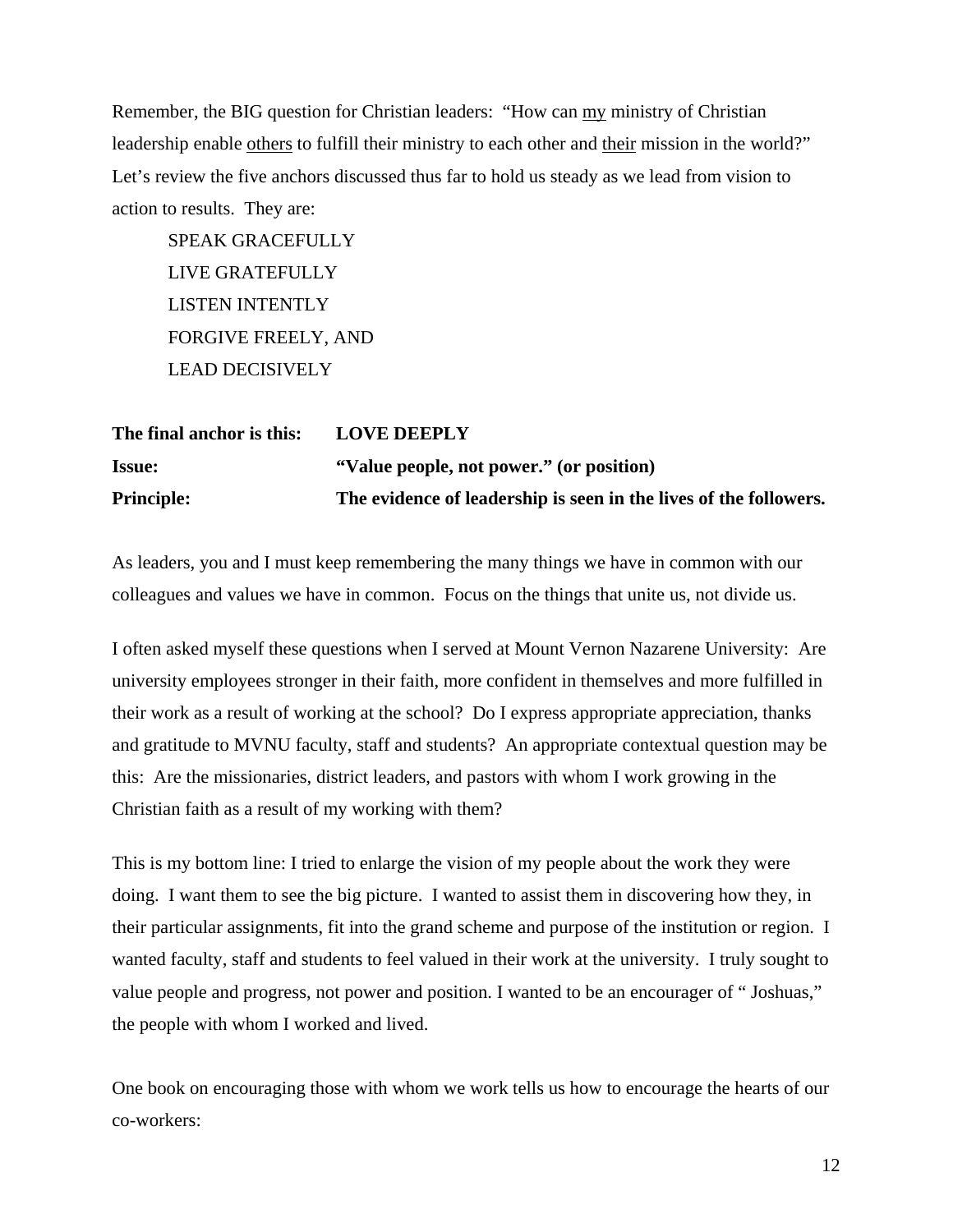- #1. Set Clear Standards (or Expectations)
- #2. Expect the Best
- #3. Pay Attention
- #4. Personalize Recognition
- #5. Tell the Story
- #6. Celebrate Together
- #7. Set the Example ENCOURAGING THE HEART James Kouzes and Barry Posner

Remember: the evidence of Christian leadership is seen in the lives of the followers.

#### **IN CONCLUSION:**

Let me summarize these leadership qualities that convict me at my worst and characterize me at my best. These "anchors" hold me steady as I seek to move the group for which I am responsible from a vision of the future to action to action and the preferred results.

- #1. I really want my words to be grace-giving, life-generating and inspiring to others and not discouraging, depressing and draining utterances.
- # 2. I really want to be known as a person who is forever grateful, regardless of the situation, believing that God is in the midst of everything I do and is working to bring good in every situation.
- #3. I really want to listen to and respect the people with whom I work, to understand them – and for them to understand me – even if we do not agree with each other.
- #4. I really want to initiate forgiveness when I have been offended because I don't have the energy or strength to carry the heavy burden and guilt of an unforgiving spirit.
- #5. I really want to lead decisively with deep humility even as I experience the pain of holding tenaciously to the vision while acknowledging the realities of my situation.
- #6. I really want my relationship with others to energize them, to have a positive impact on their lives and to enable them, in some small way, to grow – become stronger – in their faith, their confidence in themselves and their competence at work as a result of our interaction in the home and on the job and with me as their leader.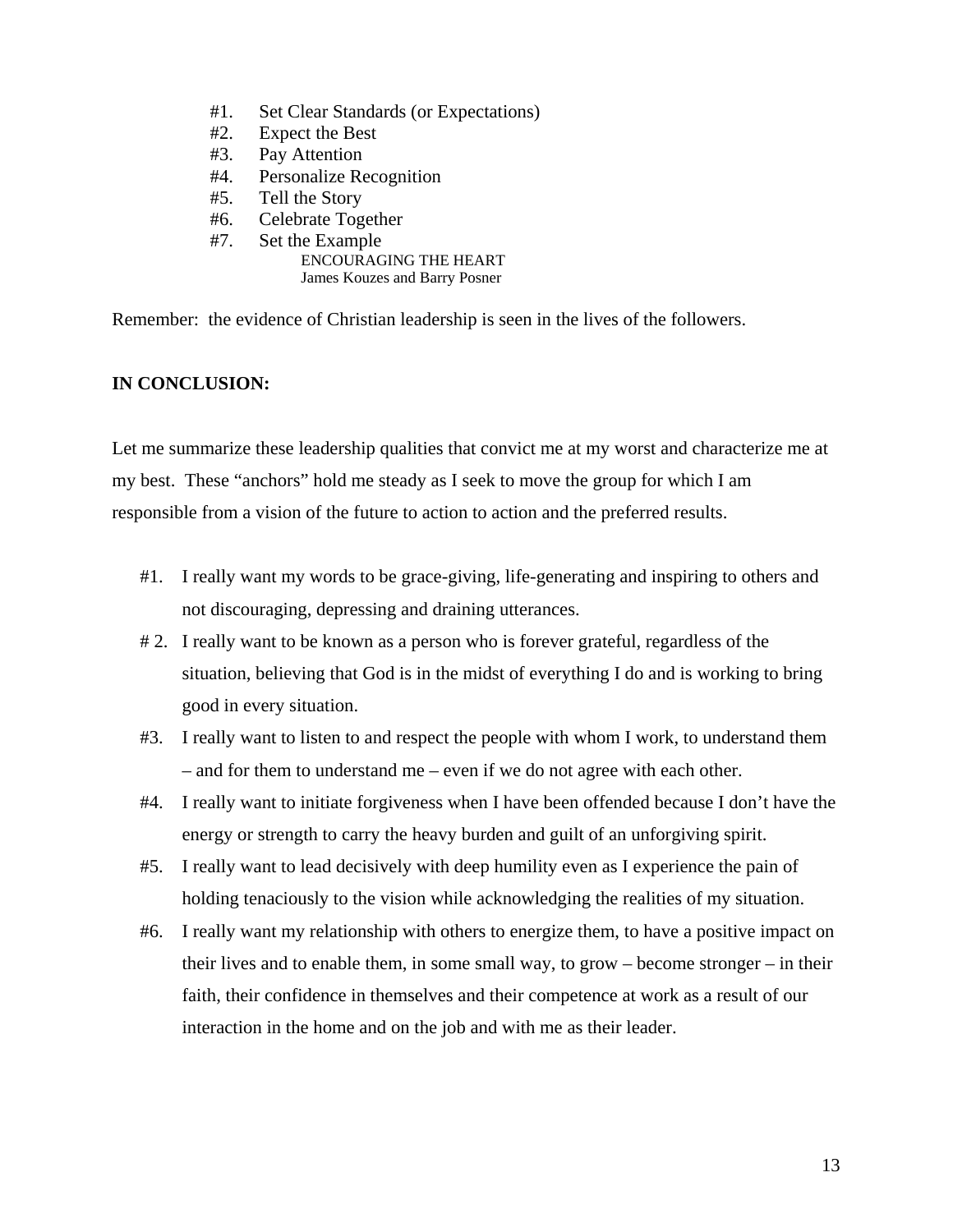And, I urge every one of you to increasingly be a Christian servant leader in whatever work assignment He gives to you. Discover your own answers – inspired by God's word and His Holy Spirit to this probing question, "If 'In Christ all things are made new,' then how does my relationship with Christ transform the way I lead?"

Three fundamental convictions about Christian leadership in a faith community have risen within me as a result of wresting with these issues, questions and leadership qualities. Convictions about:

- **1. who we are as people of God;**
- **2. what we are called to do in the work of God; and**
- **3. how we live together as the family of God.**

Jim Collins, in his book Good to Great talks about the critical characteristics of leaders. He speaks of humility and fierce resolve as essential for Level 5 or top leaders. I believe that whatever else you discover in Christian servant leaders you will find that they:

- 1. Speak Gracefully. They watch the words they speak.
- 2. Live Gratefully. They don't whine, are grateful.
- 3. Listen Intently. They seek first to understand.
- 4. Forgive Freely. They are proactive in extending forgiveness.
- 5. Lead Decisively. They combine deep humility with fierce resolve.
- 6. Love Deeply. They value people, not power.

I leave you with these questions: which one of these "anchors" do you need most right now in your leadership assignment? As you experience the tension between the vision God has given you and the reality of your present situation, in which of these areas do you most need God to hold you steady? As you move from vision to results, what is your greatest need:

- 1. Speaking Gracefully?
- 2. Living Gratefully?
- 3. Listening Intently?
- 4. Forgiving Freely?
- 5. Leading Decisively?
- 6. Loving Deeply?